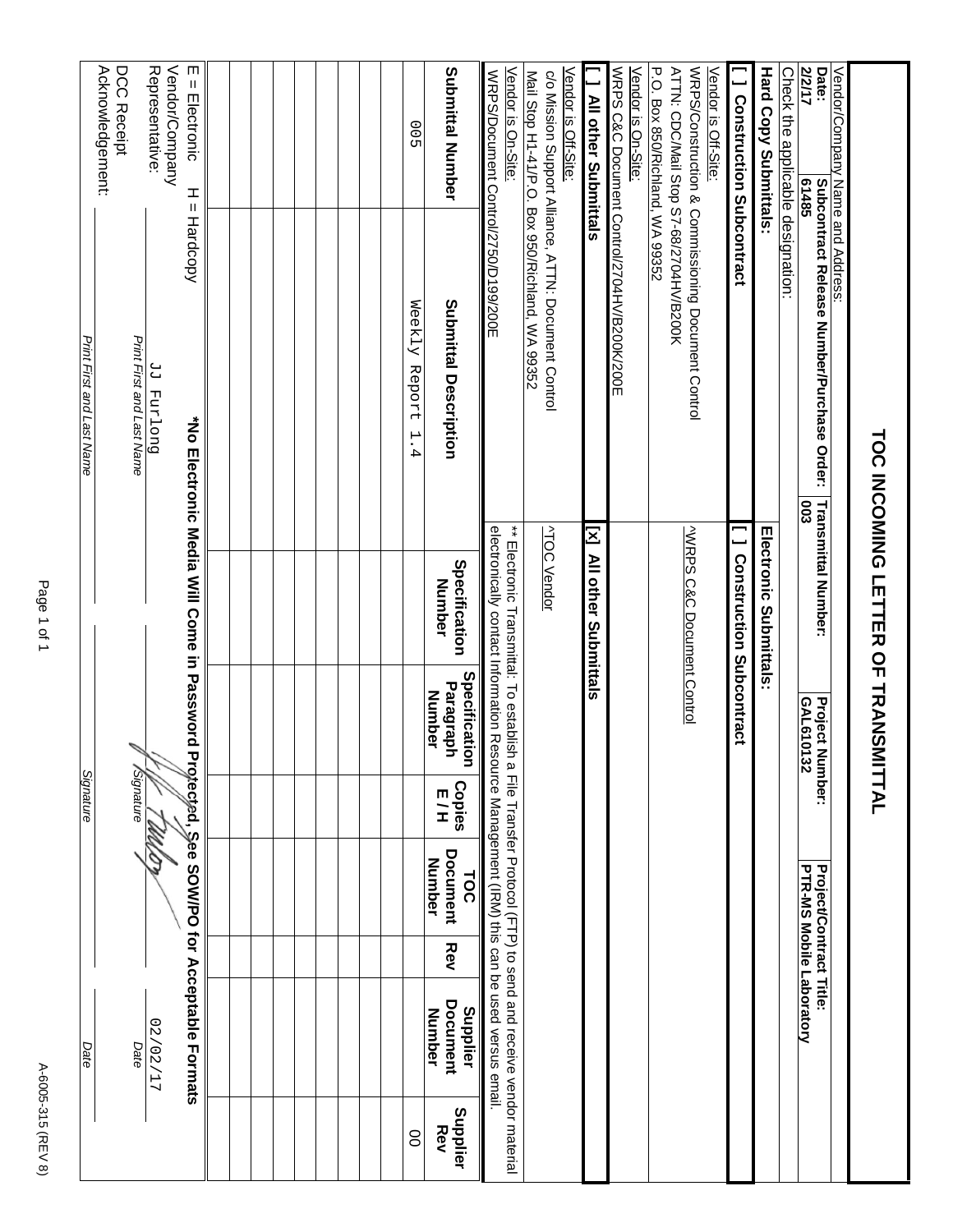

### **WEEK 4 REPORT – LOCAL SOURCES AND ASSOCIATED GRAPHS**

### **JANUARY 6TH, 2017**

#### **Summary**

The mobile lab operated between 6:00 AM and 4:00 PM January 6<sup>th</sup>. The field analyst primarily positioned the lab downwind of the AP farm, with some time spent driving around the 200E tank farms.

### **January 6th Local Sources**

| LS11a,<br>01/06/17,<br>6:42:30 AM | $1.02$ bar,<br>6 F, wind<br>W 4 mph | acetaldehyde: 21.16 ppb<br>1-butanol; butenes: 16.05 ppb<br>benzene: 6.09 ppb<br>2,4-dimethylpyridine: 2.31 ppb<br>1,3-butadiene: 2.08 ppb<br>methyl nitrite: 1.64 ppb<br>CO2: 501 ppm<br>The field notes indicate the vehicle was parked while the operator<br>checked in with the CSO. The compounds present are typical of exhaust<br>and are accompanied by sporadic elevated CO2, although the VOC's are<br>not time correlated with CO2. |
|-----------------------------------|-------------------------------------|------------------------------------------------------------------------------------------------------------------------------------------------------------------------------------------------------------------------------------------------------------------------------------------------------------------------------------------------------------------------------------------------------------------------------------------------|
| LS11b,<br>$01/06/17$ ,            | 1.02 bar,<br>4 F, wind              | acetaldehyde: 13.54 ppb<br>1-butanol; butenes: 2.74 ppb                                                                                                                                                                                                                                                                                                                                                                                        |
| 7:23:15 AM                        | W 4 mph                             | benzene: 1.53 ppb                                                                                                                                                                                                                                                                                                                                                                                                                              |
|                                   |                                     | 1,3-butadiene: 1.22 ppb                                                                                                                                                                                                                                                                                                                                                                                                                        |
|                                   |                                     | methyl nitrite: 0.46 ppb                                                                                                                                                                                                                                                                                                                                                                                                                       |
|                                   |                                     | 2,4-dimethylpyridine: 0.31 ppb                                                                                                                                                                                                                                                                                                                                                                                                                 |
|                                   |                                     | Encountered along the E fence line of AP farm. Does not appear to be a<br>combustion source.                                                                                                                                                                                                                                                                                                                                                   |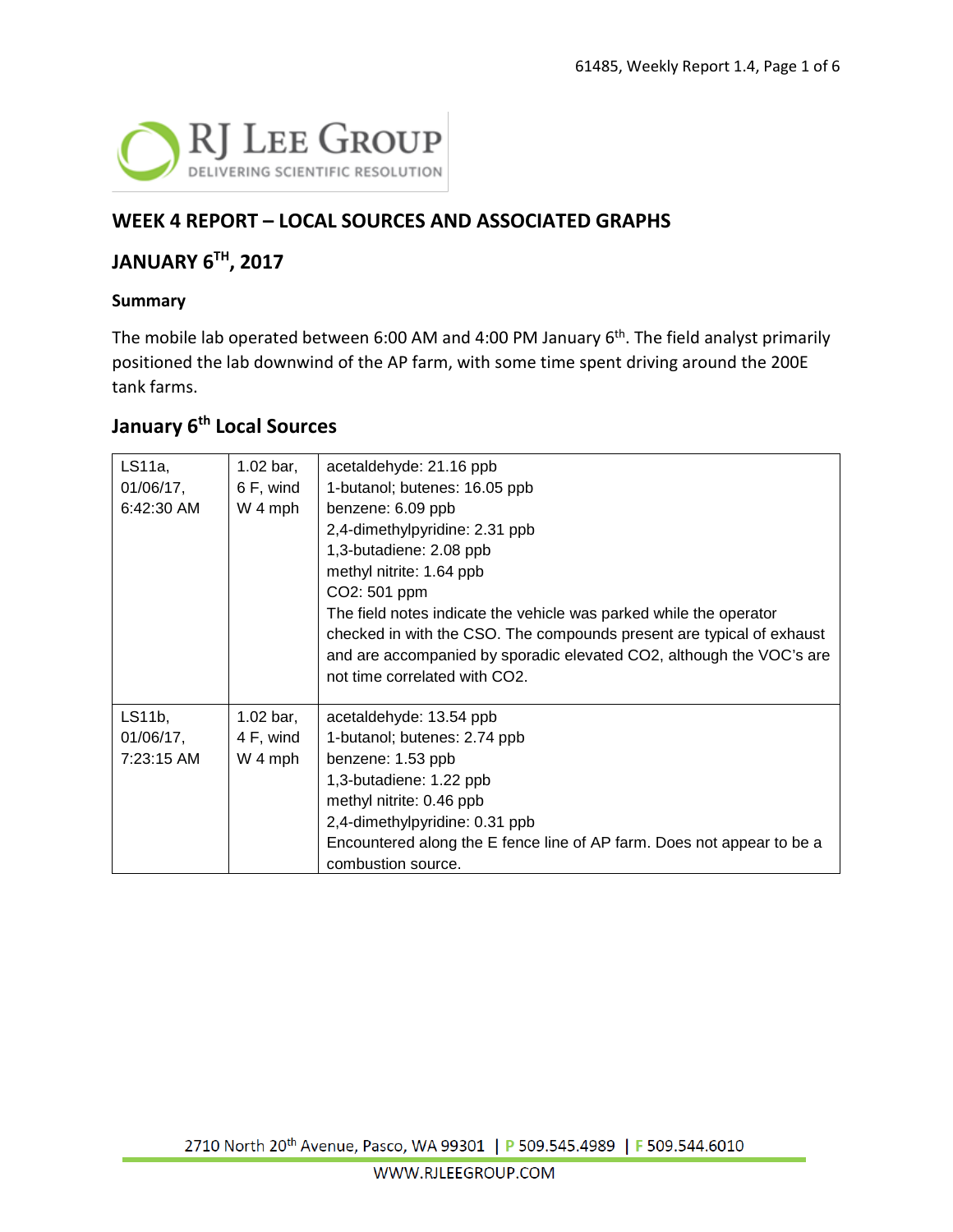## **January 6th Graphs**

**LS11a**



#### **LS11b**

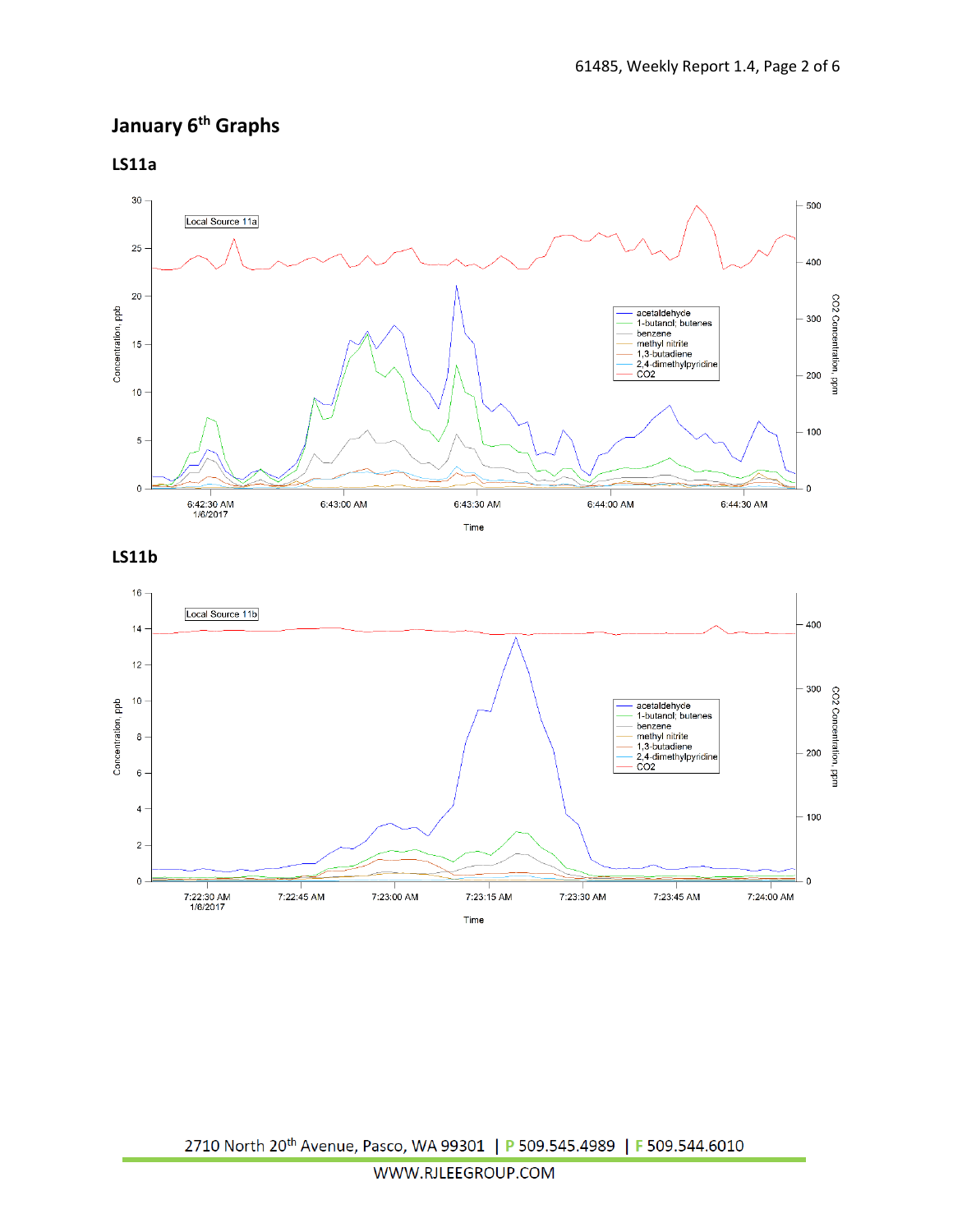# **January 6th Maps**

#### **200E**

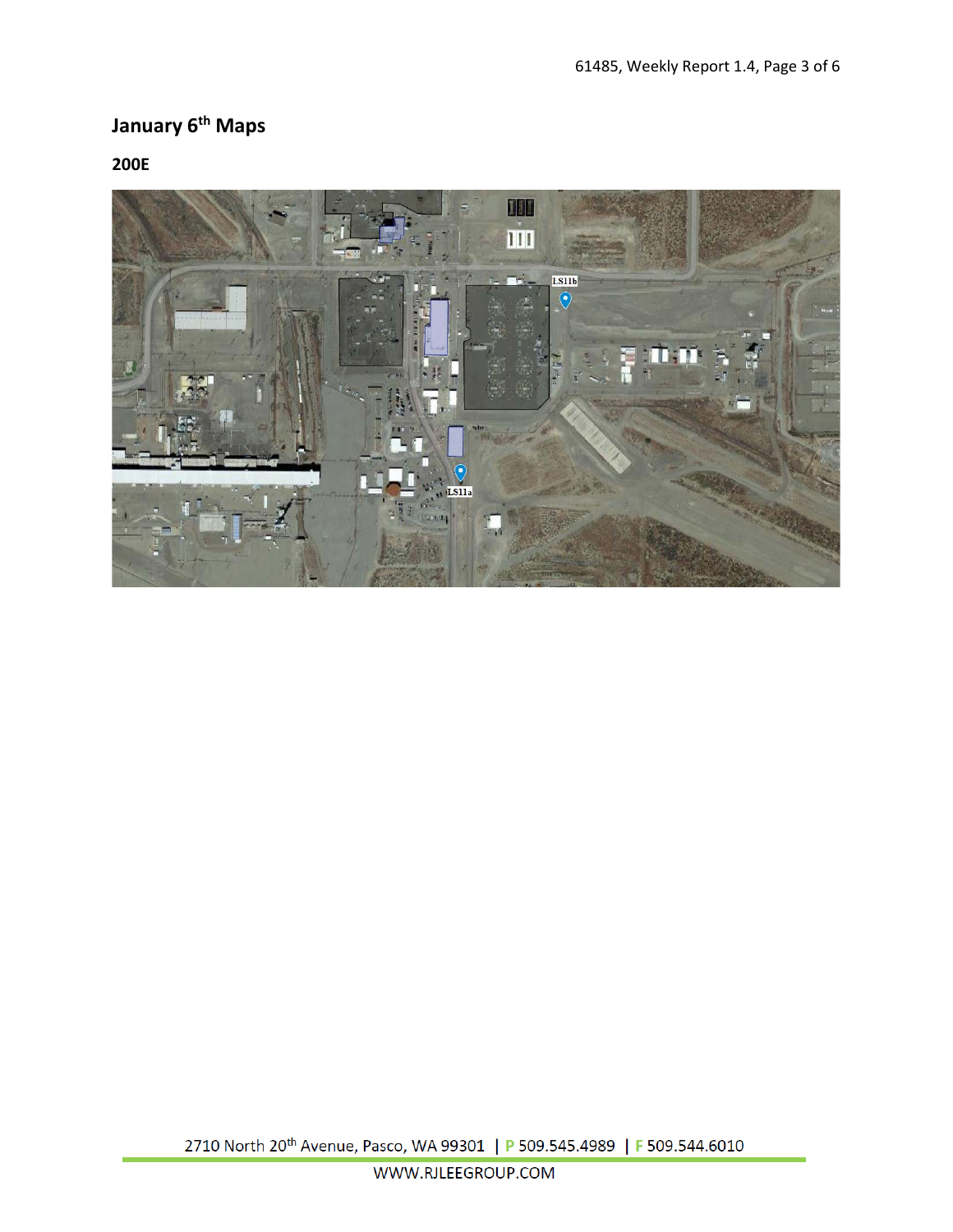### **JANUARY 8TH, 2016**

#### **Summary**

The mobile lab operated between 6:00 AM and 12:30 PM January 8<sup>th</sup>. The field analyst primarily positioned the lab downwind of the AP farm, with some time spent driving around the 200E tank farms.

## **January 8th Local Sources**

| $LS12a$ ,    | 1.02 bar, 17 | 1-butanol; butenes: 1.73 ppb                                             |
|--------------|--------------|--------------------------------------------------------------------------|
| $01/08/17$ , | F, wind      | acetaldehyde: 1.24 ppb                                                   |
| 7:53:05 AM   |              | WNW 4 mph $\vert$ benzene: 1.23 ppb                                      |
|              |              | 1,3-butadiene: 1.05 ppb                                                  |
|              |              | CO2: 402 ppm                                                             |
|              |              | Detected while stationary along the E side of AP farm fence line. Source |
|              |              | is unknown.                                                              |

## **January 8th Graphs**



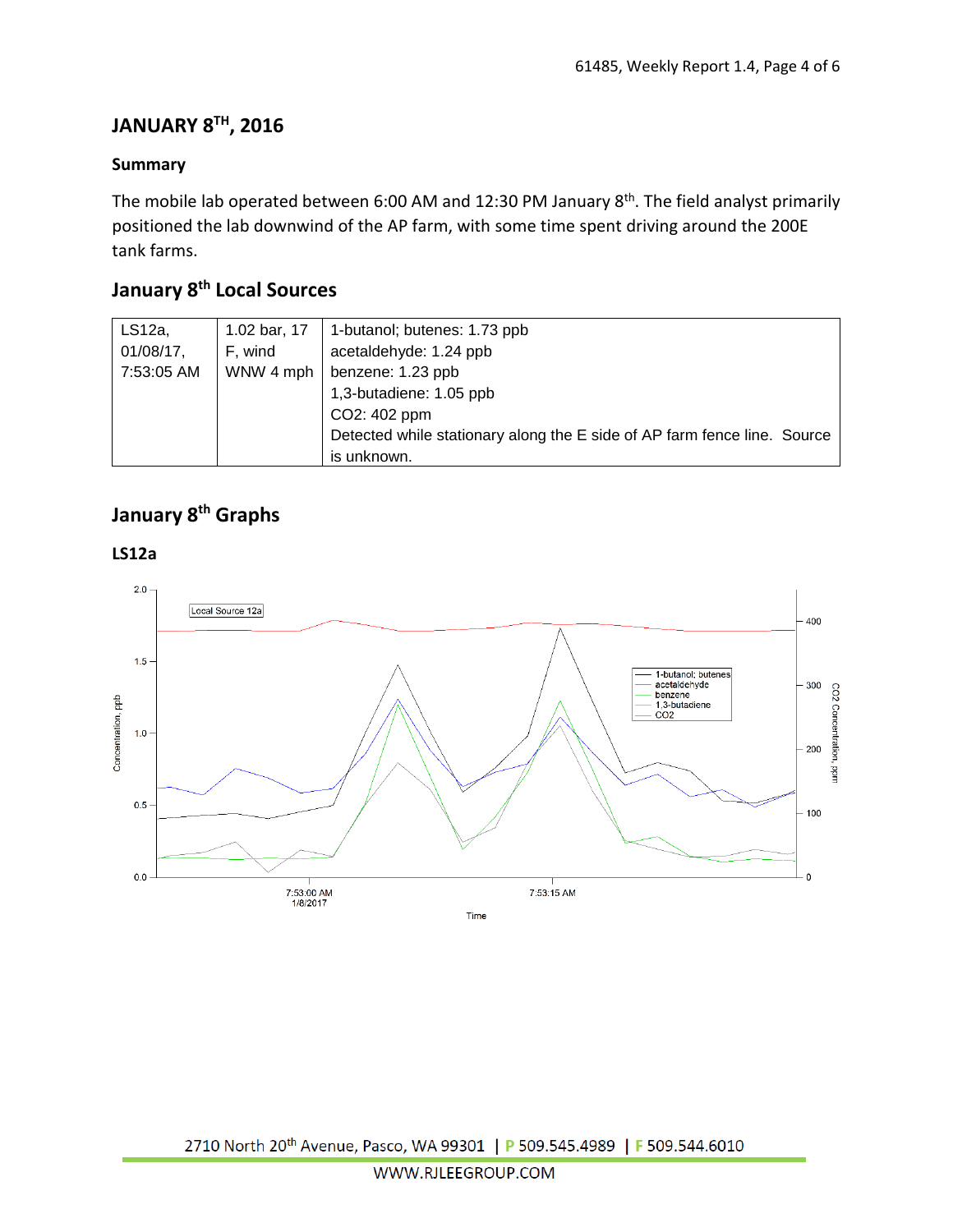# **January 8th Maps**

#### **200E**